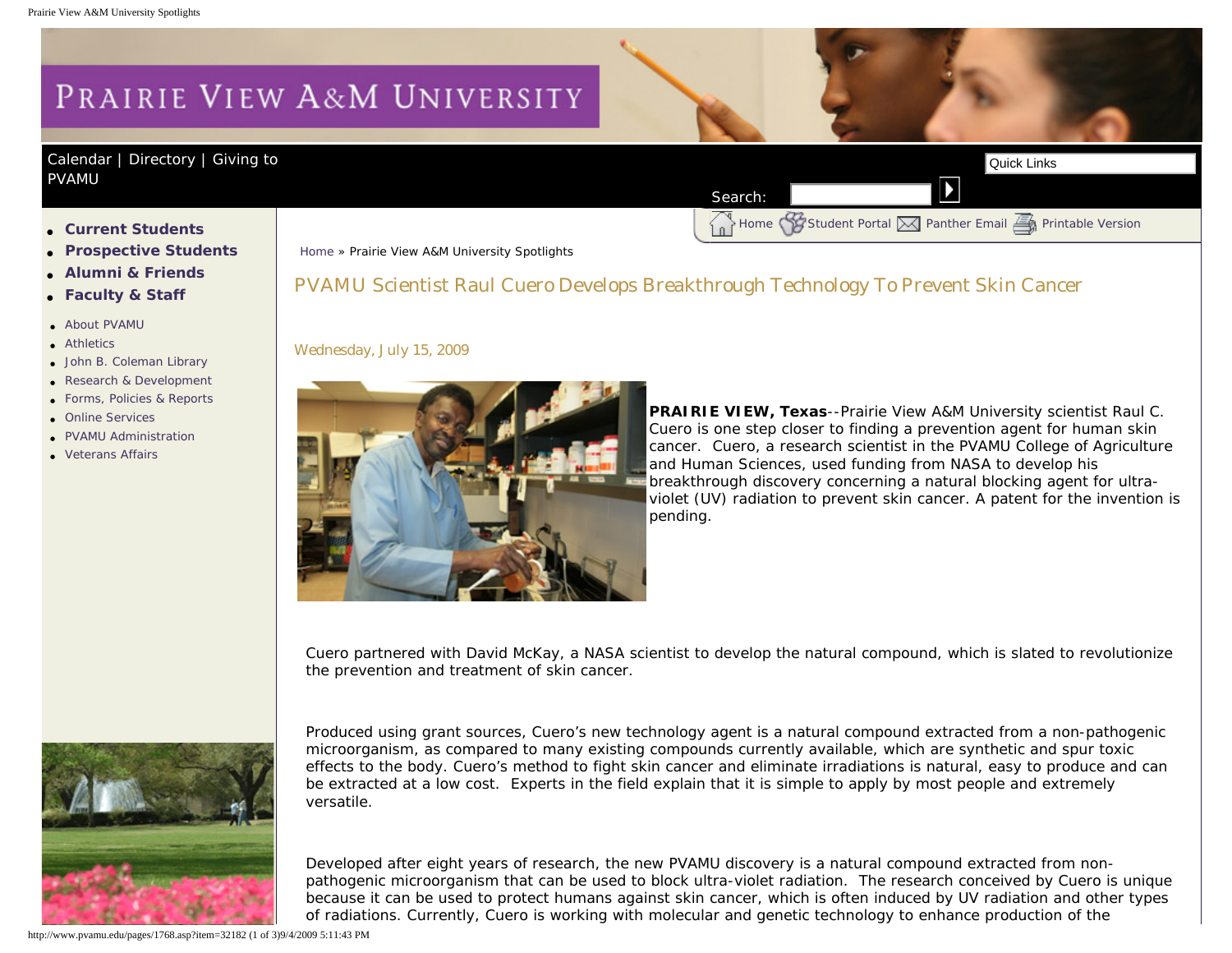microbial UV-blocker in order to find the best method of advancing the technology for commercial use.

Blake Petty with the Texas A&M University Office of Technology Commercialization has been engaged in working with Cuero to develop and market the technology for general use and treatment.

"Dr. Cuero has a long and successful history of commercialization. He is a champion of our efforts to translate academic excellence into marketplace products benefiting the public at large, and we are anxious to assess the commercial potential for his work in UV protection," states Petty.

In what could possibly mean the end of harmful skin cancer pain suffered by hundreds around the world each year, Cuero's new inventive technology was developed from a natural molecule with the ability to inhibit and/or screen UV rays. This process will allow the development of pharmaceutical, medicinal and/or other compounds for protection against skin cancer, eye protection and/or physical and biological systems. Additionally, the technology can also be used to enhance the fermentation process. The technology will provide further aid protection for NASA astronauts and other persons from radiation while simulating and performing space trips.

"This new discovery will help researchers and scientists elucidate an important scientific quest on how organisms were able to survive at the beginning of earth, when there was a great UV presence in the earth's atmosphere. The principal ingredients to this discovery are natural and was discovered using the study of the earth's biosphere," advises Cuero, who has been with PVAMU since 1988.

A veteran scientist with several patents and 11 inventions to his credit, Cuero developed the natural blocker against UV and other radiation from ultra violet irradiation to block UV irradiation and other types of irradiations to protect humans against skin cancer induced by UV irradiation and other types of harmful irradiations.

"This discovery is very timely, due to the continued increase of UV radiation and the decrease of green-house protection in our atmosphere. This agent will help fight against harmful radiations produced by UV rays and cancer treatments," continues Cuero.





UV radiation.

For years UV technology has been studied, but PVAMU's research is slated to provide an innovative and cost-effective protection against UV radiation, directly or through screener devices. Also, the technology will prevent UV damages to surfaces.

http://www.pvamu.edu/pages/1768.asp?item=32182 (2 of 3)9/4/2009 5:11:43 PM